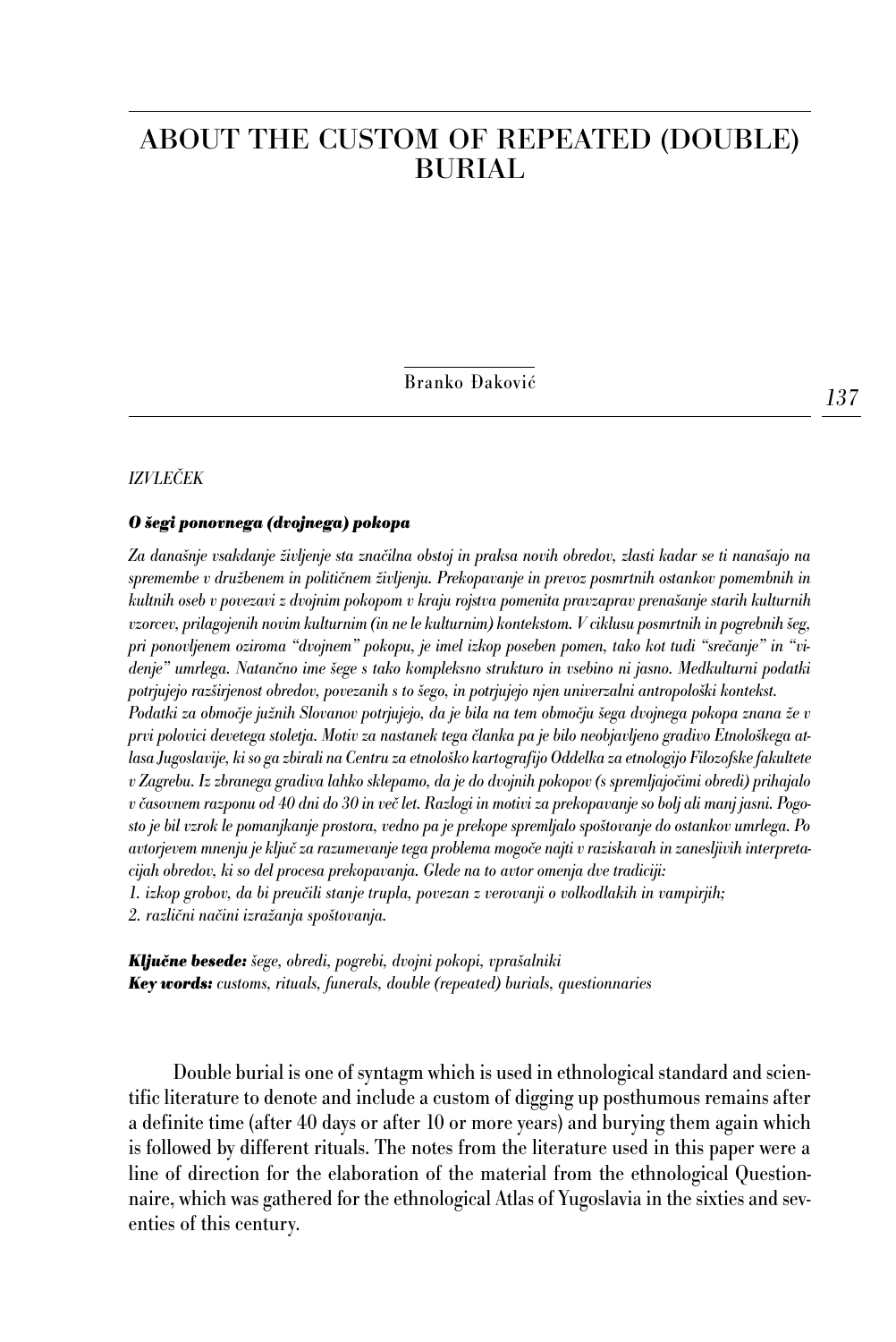The past war hardships and distractions unfortunately marked out the last decade of the  $20<sup>th</sup>$  century on the south Slavic territory. Unbelievable destruction did not pass by many sacred objects, even graves. There were much devastation of tombstones and other ways of desecration of graves. All this was motivated with irrational wish to exterminate the cultural, national and religious identity of the "enemy". This showed a complete negation of universal human values and man as the only being that buries his dead and pays them respect. In the meantime exhumation and transport of the posthumous remains (or relic) of persons of dignity and Saints from the near or past times was going on and become a sort of political and religious ritual. Scaffolds, charnel–houses and grave–yards were visited. Requiems and funeral services were held. Mass hysteria led to the celebration of god Tanatos. In the final act of this tragedy the defeated (as if all aren't defeated and losers), of both at war sides began to exhume old as well as new graves so that the posthumous remains of their deceased could be taken away from "ethnic–clean" territory.

This so called human transport showed its other side too, the inhuman.

All these events and relations towards contemporaries, ancestors and entire heritage showed in a tragic way that this is in fact a transmission of old cultural patterns into a new social and cultural context.

In the cycle of posthumous customs the ethnologists during their research come to interesting cognitions. Some of this cannot be entirely explained and some questions ask for other answers, but in fact it is not possible to deny the positive attitude towards dead, which is sometimes explained as fear. Death, durable in time and decades in "folk culture" confirm that positive attitude.

In a general division there are at least two traditions which contain more different elements and through these elements we can observe the attitude of the south Slavs towards the place of the burial (grave) and deceased. The grave–yard or grave alone is always considered holy without regard to religious or other differences. One tradition forbids or avoids digging up grave for more than one decade as long as there is any sign that grave existed. If it is a custom, with many different rituals, the other tradition permits digging up the graves in different time intervals, from 40 days to several years. In both traditions, nearly without exception, the respect towards the deceased is shown, except when the exhumation is connected with beliefs that the deceased might become a vampire or werewolf.

The custom of digging up a grave in different time intervals with local characteristics, in ethnological literature known as *repeated* or *double burial*, arouse an interest among several ethnologists in the last hundred years. It was merely briefly described or mentioned in different scientific publications. A detailed research and analysis about this matter made Evel Gasparini and Milko Matičetov in the first half of the fifties and Sefik Bešlagić in the seventies.<sup>1</sup>

<sup>&</sup>lt;sup>1</sup> Tihomir Đorđević gave an impulse to this research, on the south Slavic territories, in the first decades of the  $20<sup>th</sup>$  century, although some information was found by J. Csaplovics at the beginning of the  $19<sup>th</sup>$  century. We can also mention Lilek (and other authors mentioned by Đorđević, Matičetov and Bešlagić) and some fereign authors (Haberlandt, Wlisocki, Vakarelski, Burgstaller etc.) and their comparative data.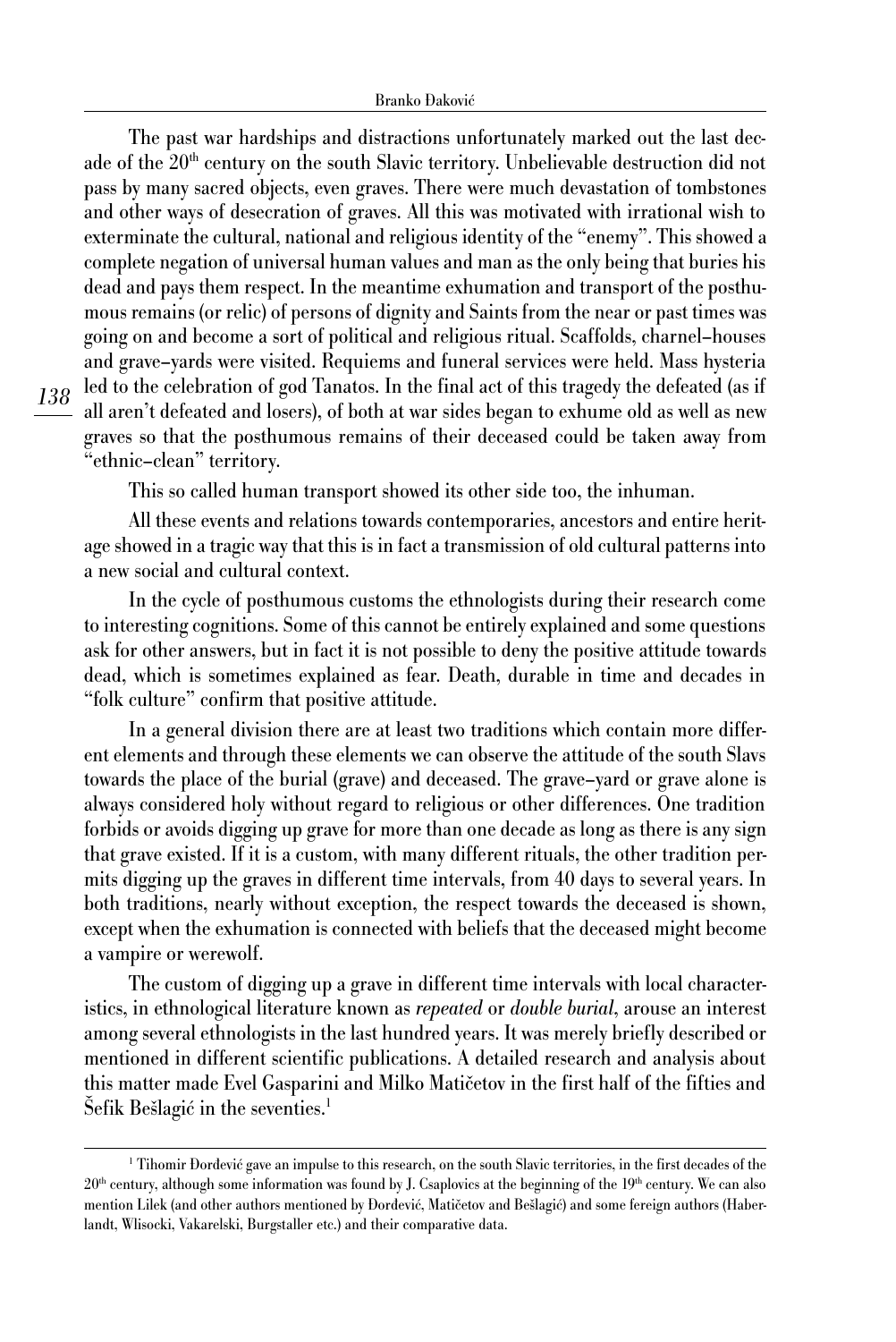Meanwhile the Union of Ethnological Societies of Yugoslavia started a project The Ethnological Atlas of Yugoslavia. The Project (forming the Questionnaire and gathering material in the field) was realised by many associates from all federal units (republics). The material that first arrived in the Centre for Ethnological Cartography at the Department of Ethnology of the Faculty of Philosophy in Zagreb, was archived till the second half of the sixties. The Centre has valuable archive with data for 157 ethnological themes from about 3100 places (villages) covering all the regions of former Yugoslavia.

The material for the theme "Digging out the posthumous remains and repeated burial" (Questionnaire, vol. IV, No. 129), was gathered between seventies and eighties.<sup>2</sup> My intention is to make a short preliminary analysis of data concerning this theme.

There are seven groups of questions, which are to be answered:

- the time when the ritual of digging out the grave took place (after 3, 7 or more years) with the intention to bury a next body or digging out grave for some other reason

- who is involved in the exhumation and what rituals are connected with it

- the treatment with the posthumous remains (putting them in a basket or small coffin, wrapping in linen or scarf)

- the place where the remains are placed, in the same grave or outside the grave.

There is an extra group of questions: - is the grave dug out in order to examine the posthumous remains or with other reason "…to let the sun warm the bones".

According to data from the Questionnaire the time after which it is permitted to disinter an old grave and to bury a new deceased is very variable.

It is not possible to know after how many years the exhumation is allowed on a wide and familiar region. In most cases it concerns local traditions which correspond with the same ones on a faraway territory.

To disinter a grave after 3 or 5 years is very rare, except if it was the last wish of the dying person who wanted to be buried in a particular grave regardless to the time that passed from last funeral. A custom in which a married couple is buried in the same grave is not equally spread. For example, in northeast Macedonia the husband can be buried in his wife's grave but not the other way, or whether the children (son or daughter) are allowed to be buried in their parent's grave. Disinterring a family vault, mostly in Adriatic region, is permitted even before the determined time has passed. Exhumation after 40 days or 6 months, often in the east and southeast regions, is usually explained by great grief, especially for dead children. In Slovenia exhumation is done after 5 or 10 years, and in west Serbia, east Herzegovina and Monte Negro after 7 years.

In Monte Negro, Serbia and Macedonia the exhumation takes place on religious holiday, usually on holidays after Easter. The holidays are: Christian's day (5<sup>th</sup> January), Lazarus day, Theodore's day, Easter Monday (Pobus(a)ni ponedjeljak) – when peo-

<sup>2</sup> It is necessary to emphasize an excelent poll by M. Matičetov and the research work of Maister. Gathering the data for this theme, with the Questionnaire of the Ethnological Atlas, faced many difficulties – the mere conception of the questions, which could not include everything, and missunderstanding the meaning of the question by some of the persons which were taking down notes.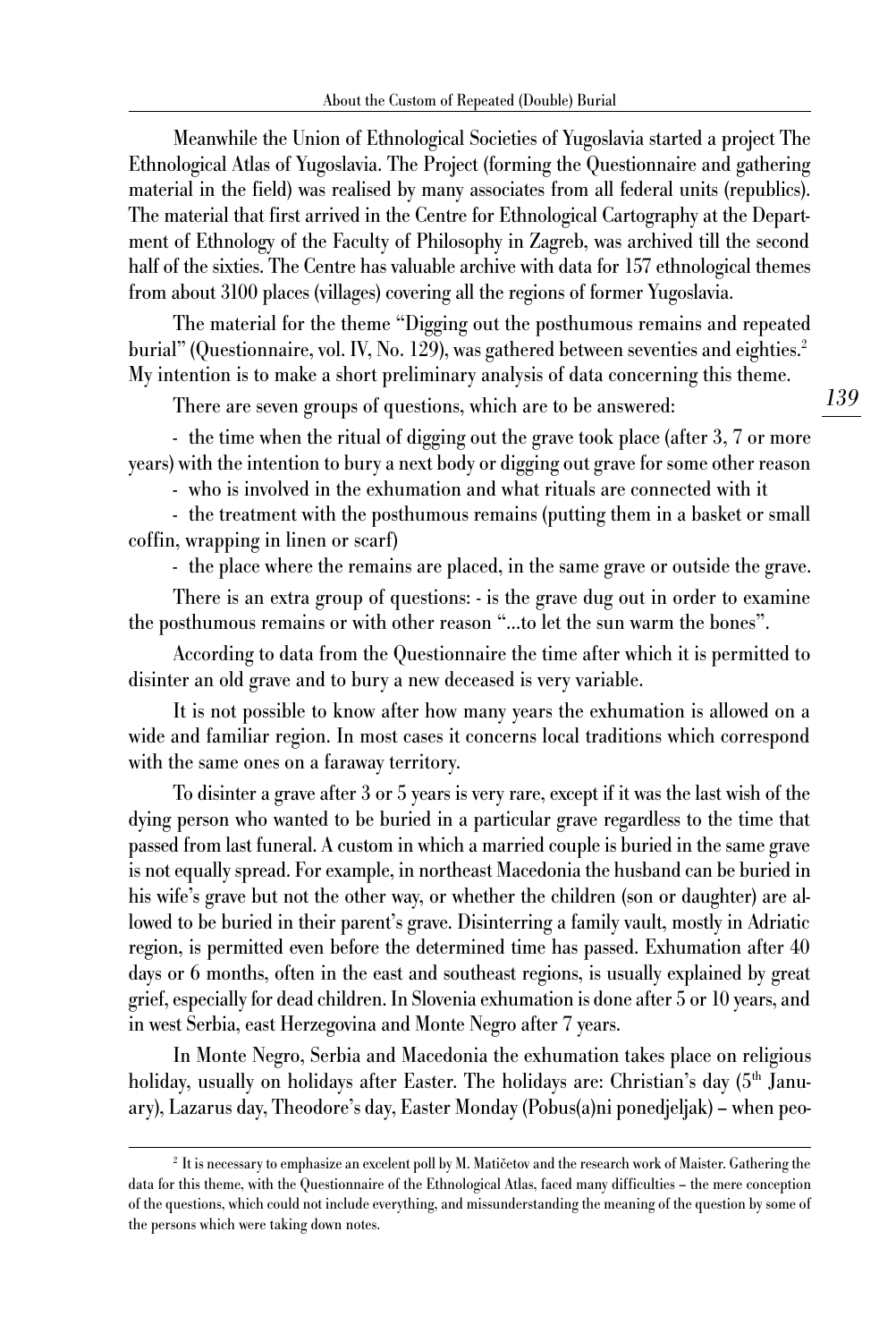ple visit the grave–yard to tidy the graves (pobusaju se),3 Pentecost day, All Souls' day (1. before Easter; 2. close to Pentecost day; 3. Demetrius day,  $9<sup>th</sup>$  November) and St. Marcus day; (all the holidays and dates are according to the Julian calendar).

Here and there it is permitted to dig over a grave after 20 or more years. In the lowlands and partly in the highlands (northeast Slovenia, Croatia, Bosnia and Herzegovina and Serbia), both the Catholics and Orthodox do not permit exhumation at all. It could only happen by accident when nobody knows the old burial place.

*140* vaults. For example, in Glinsko Novo Selo, a village between Petrinja and Glina in Croatia, Evan then the posthumous remains are treated with respect although significant rituals are not omitted. The bones are buried in new dug up grave (or old dug over grave) or they are buried in an other part of the grave–yard and that only if there is no collective and in some villages in Pokuplje and east of Zagreb people cease digging up a grave if they come upon "old" bones and the grave is immediately covered, while in Blato on the island of Korčula it is considered bad luck to touch the bones which are dug out.

To show the smallest sign of respect to the posthumous remains, they are put on the ground, paper or linen beside the newly dug up grave where they are covered with some soil till the next burial. In the villages Jablanica by Maglaj in Bosnia and Razbojna by Brusa in Serbia the bones are left for a while out of the grave, so that the sun can shine on them and then they are buried.<sup>4</sup>

According to the data from the Questionnaire it is not possible yet to make definite conclusions about digging over graves and repeated burial as a family tradition (which has been mentioned in literature), but it confirms an important role of the Church. In some places the exhumation and repeated burial had to be done by neighbours (it was in fact their obligation); older men from the family, godfathers or the godmother or even the grown up children.

In Macedonia women could participate in the ritual when the bones have been washed (with water or wine) but their status in the community is not stated.

In Mrakovo by Sarajevo, men who didn't have children or won't have children any more were those who dug up the grave; in Zapolje by Otočac in Lika the sons–in–law are those who dig out their mother–in–laws grave. But, regardless the time when an old grave is dug over the bones are carefully wrapped in linen (best in white and home wo-

<sup>3</sup> The "pobusan" Monday (pobus(a)ni ponedjeljak) is mentioned in the Orthodox community as a day when people visit the grave–yard to tidy the graves ("pobusavaju, busaju se"), (busen, bus = turf of grass and soil); in other parts (in Monte Negro) people put on the graves, beside other gifts, black painted Eastereggs.

<sup>4</sup> Beside data from the Questionnaire there are other informations. While digging up a mediaeval cemetery in Brestovik (Serbia) the women from the village approved the action only because, "…the sun will warm the bones once more". Even the Muslems from the area near Bihać in northwest Bosnia "opened" the grave, "…so that the sun warms their dear deceased once more" (Š. Bešlagić, 1974, 207). According to this Bešlagić tried to link, (maybe it's too exaggerated!?), the double burial with prechristian worship of the Sun. If such evidence exsists; examples from a research done in Čečavac, Sloboština and Smoljanovci in the west part of Požega basin in Slavonia by Orthodox in the eighties; or the information by Ivan Klarić, that the Catholics in Kralje near Bihać, "…before they buried (the deceased) they opened the coffin so that the sun can shine on him and the relatives can kiss him", (I. Klarić, Kralje in Bosnia: Rođenje, svadba i smrt, Zbornik za narodni život i običaje južnih Slavena, 27, 1930, 165 – 175); they are insuficient for the thesis by Bešlagić.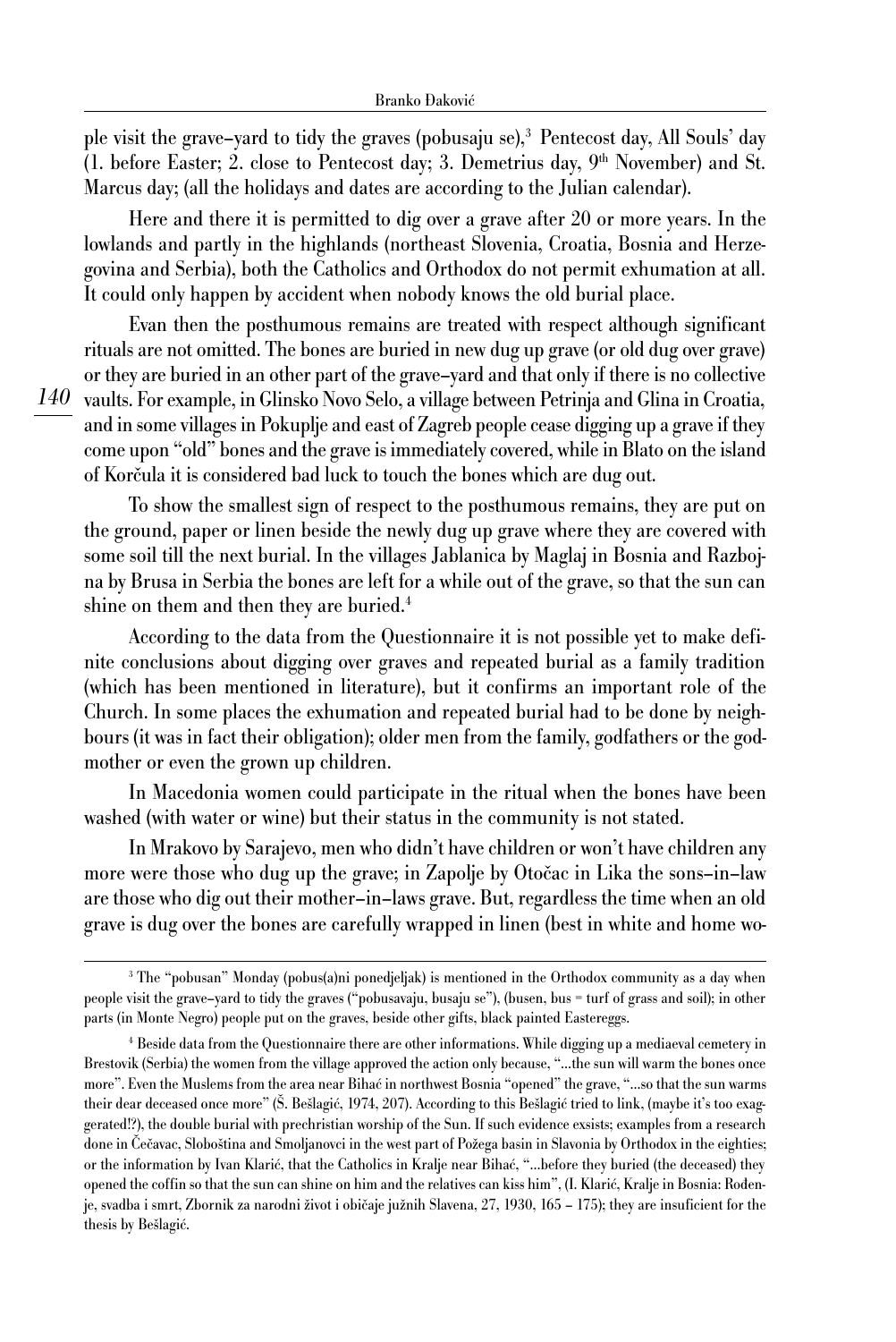ven), put in small trunk (*kovčežić, zabojček*), or a linen bag. In some places, mostly in Croatia, Bosnia and Serbia, a white sheet is used (*lancun, čaršaf*).

Often the bones are put in scarf (*rubac, facolić, šamija*), usually a white one, but in some places in Serbia and Macedonia they put them in black one. Sometimes they are put in white rag or towel (*peškir, ubrus*), in Serbia and Macedonia the male bones are put in a cap.<sup>5</sup>

*141* there are no data about washing the bones with it. It is often mentioned that the Ortho-Reduction of the ritual, on a vast territory, confirms that the custom is gradually disappearing. In Slovenia there is very little data about cleaning and washing the bones with water (the custom is otherwise confirmed), than in Monte Negro, Serbia and Macedonia. The usage of wine in the ritual remains only in the east and southeast parts but dox perform sprinkling and blessing with holy water, which is brought from the Church and while burning the incense it is done by a priest. For sanctification a mixture of wine and oil was used in west Bosnia, east Herzegovina, Serbia and Macedonia.

From Slovenia (Dovje by Mojstrana) to Macedonia there are noted cases where the posthumous remains are taken to church and put on the altar usually for one night; in the surroundings of Ohrid even 40 days.

A special procedure with the skull (well known from the research of M. Matičetov and Maister) accordingly to the Questionnaire is confirmed only in a few places in Slovenia: Srednji Vrh – Gozd, Nomenj and Stara Fužina – Bohinj, Olševek and Tupališče – Kranj, Rateče and Spodnje Jezersko – Preddvor. Outside Slovenia it is mentioned in Đevrske by Obrovac in Bukovica (Croatia) where the Orthodox Serbs live and in Brajići by Budva (Monte Negro), where the skull of the deceased son was put in his mother's coffin. Washing the skull was practised in Matiševo by Kolašin (Monte Negro) but without a detailed description. In the villages near Livno, mostly the Catholics and some Orthodox separated the skull and covered it with a sheet, and in Miši the skull was buried separated from the skeleton and put beside the skull of the last deceased.

The conduct with the dug out posthumous remains at the repeated burial show great differences according to the place in the old grave where they are put. It is difficult to make a relevant systematisation, not only because of the wide rang of the territory but because of the need for thorough analysis and complete understanding and interpretation of the rituals. The posthumous remains are put beside the new coffin, generally, or below the coffin (the coffin is put directly on the remains or the remains are put in small hole; in the corner of the grave or in a small opening; on the coffin (in the centre, to the head or down to the feet); in the grave beside the coffin – up to the loins (in southwest Bosnia), up to the head or feet, in general and with some special characteristics. In Zagoni by Bjeljina (northeast Bosnia) the female bones are put at the left and the male at the right side of the coffin. In Borike by Rogatica (east Bosnia) the male bones are put beside the head of the last deceased and the female beside the feet.

<sup>5</sup> In Monte Negro a red scarf is mentioned. Matičetov (note 33) quotes: "There are two isolated examples that white colour is not the only colour: 1. for wrapping the bones they bought 1 meter of red linen (41); 2. they would wrap the bones of an unmarried person in white linen and married in black" (28), (M. Matičetov, 1955, 240).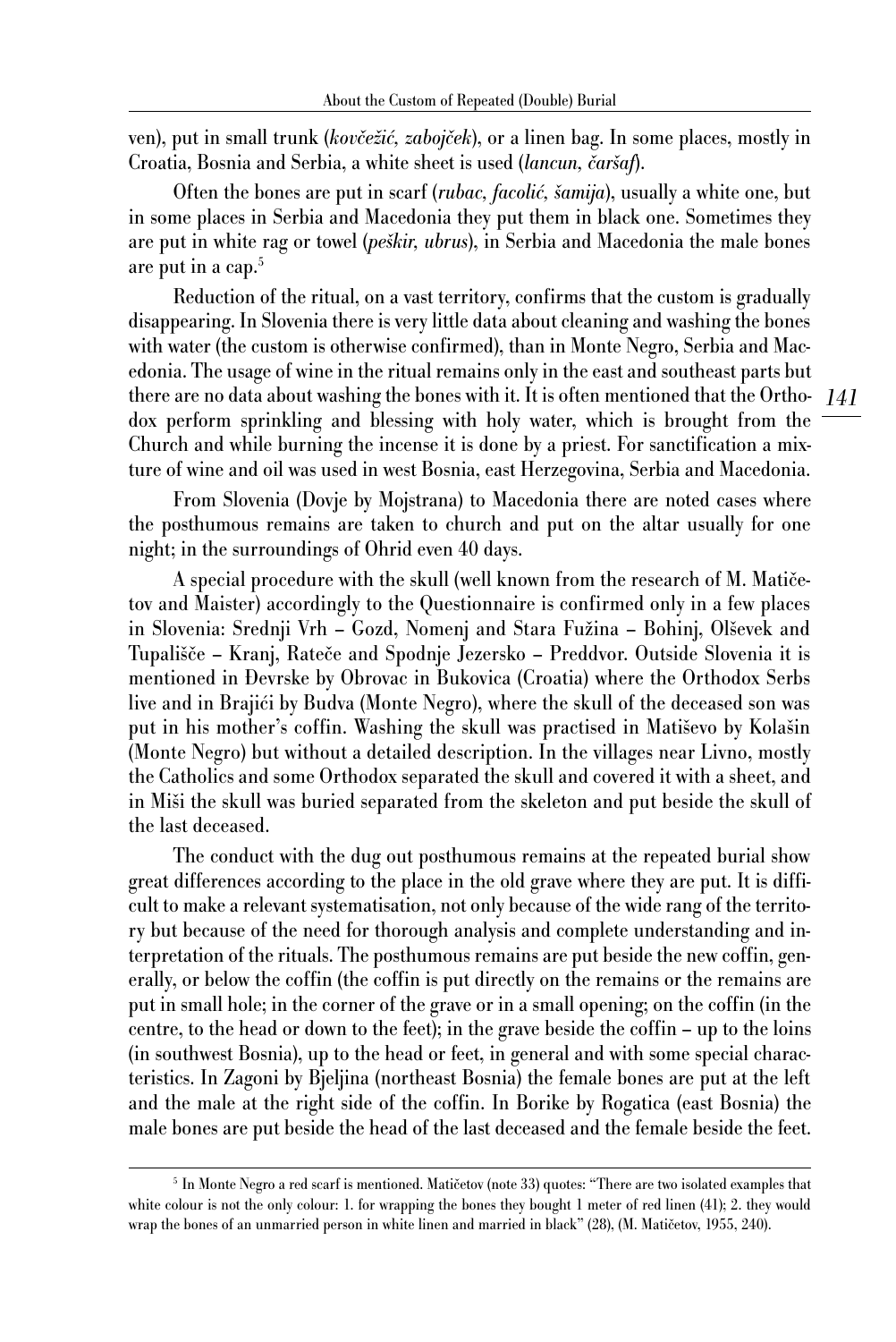In Bribir by Crikvenica (the Croatian Littoral) the bones of the relatives are put on the coffin up to the head, and the other bones down to the feet.

Beside the examples mentioned in the region of Livno the Orthodox Serbs from Ivoševci, Kistanje, Biovično selo (all surrounding Knin) put the dug out bones in the coffin of the "newly died" person. It is done the same way in Monte Negro (near Budva), southeast Serbia (near Vranjska Banja) and in Macedonia (near Kičevo).

In Kordun and Banija (Croatia), in northwest Bosnia (sometimes in east Bosnia by the Orthodox) and here and there in Serbia in the dug out grave some money is thrown in order to "buy a place". In Serbia and Macedonia, after 6 week or 6 months, some magic action were done in the dug out graves. For example, if someone died from tuberculosis (*jektika, sušica*) a bottle of wine (or plum–brandy) is put with him in the grave, so after the exhumation in a determined time, the bottle was taken out and given to family to drink (especially to the children). There are some magic actions and fortune–telling which are done with the bones or parts of the skeleton; in Dupljaj by Valjevo (Serbia) a woman clasps the bones of her dead child to her bosom so that she can have more children. In Slavonski Kobaš (Croatia) the bones are kissed with an explanation that, "God forgives sins to those who kiss dead bones". In the village Slepče by Bitola (Macedonia) they tie a red thread around one bone, or put in the grave a bottle of water, some grain, flour, salt or even a new suit (Serbia, Macedonia). This is confirms the complexity of the custom in which are incorporated elements of different cultural patterns and traditions, sometimes much wider from the observed cycle. Data that confirms similarity or is identical with some elements of the double burial custom is significant with the "first" funeral but is out of the frame of the church rituals. For example, in the region of Kočani (east Macedonia) during the "second" burial (after 3 years), relatives, friends and neighbours are invited to lunch; in Bijela by Daruvar, Slavonia, the Serbs remember that there were "intended" exhumation after a year and on that occasion the grave–diggers were invited to lunch. Similar, but incomplete descriptions refer to some villages near Bor in east Serbia. Unfortunately there are no other data, which would complete this "picture".

Even so, this data contributes the conviction of the thesis such as is the double burial custom, which is accompanied with series of rituals of considerable regional differences. The purpose (or explanation) why is the custom and the rituals done, also the different terms can help in revealing its nature. The research must continue and that depends on the aim of the research.

The explanation, that disinterring is done because of great grief, (mainly when the children are concerned), usually before the year is out, is unspecific and incomplete, and such a procedure cannot be interpreted as the "real" *double burial*.

*Meeting* and *seeing the deceased* as reasons for digging up (disinterring) the graves are insufficient explanation for the whole procedure and are only a part of a very complex custom, exactly only one part of beliefs in the posthumous customs. The contents of the rituals that follow the whole procedure (washing the bones, pouring wine upon the bones, kissing them, wrapping and burying them again, etc.) surpass the given reasons. In the east and southeast regions (where it mostly occurs), it could be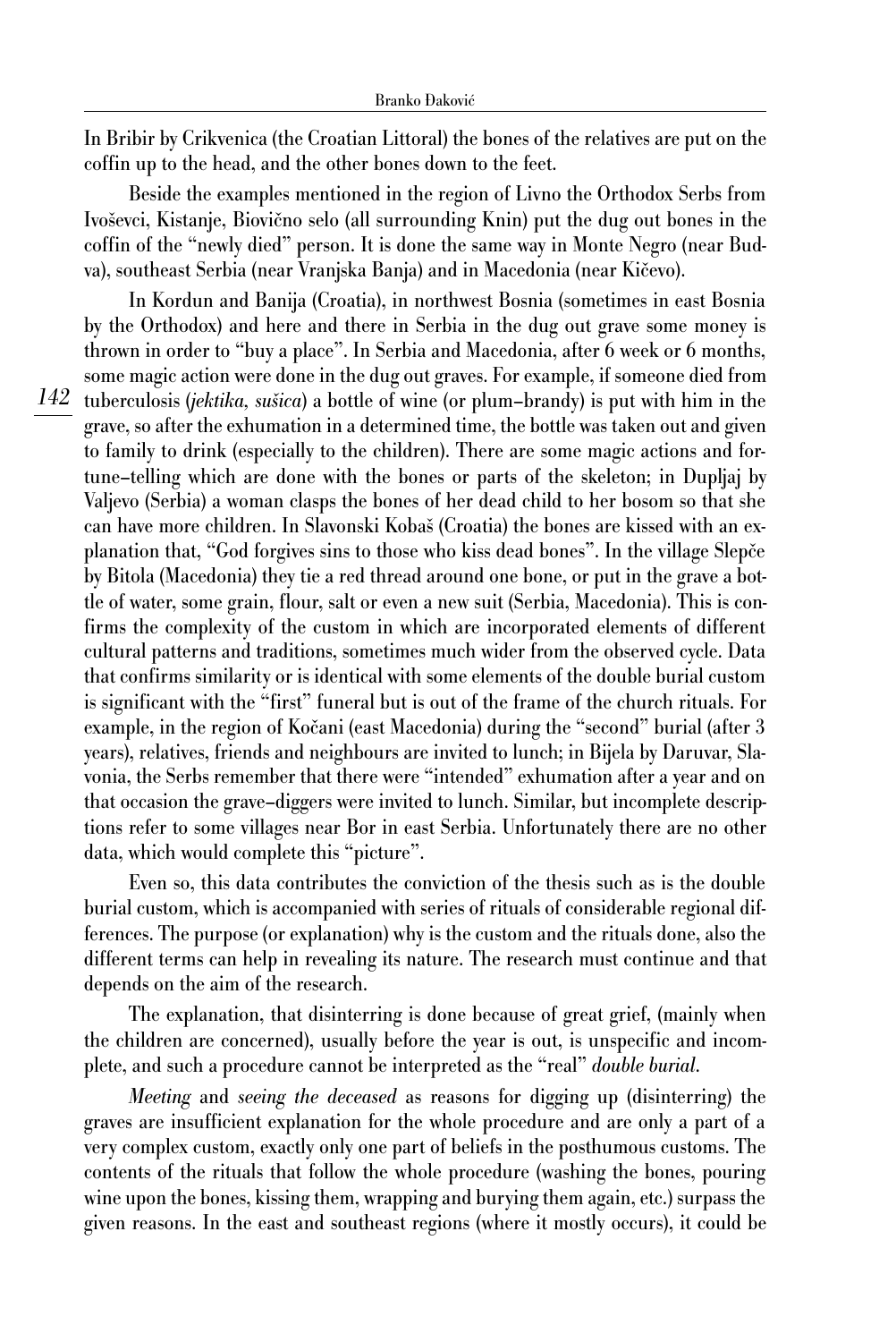considered as "real" *double burial* due to the explanation; "…to be sure that the body has rotted; "…the soul is absolutely free to go to heaven only when the body has completely rotted", (Petar Vlahović, Beograd, 1972, 62). If it is believed that the deceased could become a vampire (or werewolf), or if the extent of his sinfulness has to do with it, than that belongs to other contents.

Disinterring which is justified with an explanation such as: "…let the sun warm the bones once more" or "…let the sun shine upon the bones" or "…let the bones see the light once more", and followed by rituals, as well as special treatment with the skull, could be also considered as "original" or "real" *double burial*. 6

In the course of this it is possible to emphasise few basic elements:

a) believing in life after death and the duality of existence (material and spiritual)  $\frac{143}{2}$ 

c) believing in exceptional importance of the Sun, that is, the Light

Each of these elements hasn't got the same significance or value on the research territory, neither each of the rituals, which are their component parts. In relation towards the posthumous remains dualism is noted. It is expressed in the respect and piety towards the remains because of duty, love or fear, or as taboo (avoiding or forbidding disinterring the graves).

b) special meaning of skull and the relation towards it as probable substitute

It is necessary to emphasise the important elements which, are *diferentia specifica* of the whole problem:

a) ritual digging out the deceased without burying other deceased in the same grave

b) intentional digging up the grave (the ritual with the posthumous remains) and burying the other deceased in the same grave

c) accidental (or after many decades) digging up the grave; the procedure with posthumous remains and burying the other deceased.

As we can see, it is a custom of very complex structure for understanding. It is necessary to research the reference data and facts outside its narrow frame; to search for an important indicator in the wider posthumous customs and ritual cycle; to prefer multiscientific approach, so that historical, social, cultural and religious aspect, influenced its beginning and its disappearance, would be included. In the procedure of disinterring the grave and repeated burial a large number of variants make the correct systematisation and conclusion difficult. Especially because it is a very heterogeneous cultural (and traditional) territory, which was exposed for a long period to various influences, frequent migrations and changes of systems and orientations.

<sup>6</sup> On the basis of data concerning this custom, it is difficult to establish a thesis about worshiping the Sun or worshiping the skull. The significance of the Sun and light is not debatable. For example, burning candles in general or burning candles for 40 days while the bones are laid in the church (in the surroundings of Ohrid and further in Aegean Macedonia). But in posthumous rituals we even note quite the opposite behaviour – from avoiding disintering the grave to avoiding leaving the grave open ("so that it wouldn't get wet (rain); that hail doesn't destroy the crops", etc.); disintering the grave in order to see if the body has rotted, because of suspicion that the deceased turned into a vampire or gained some saintly atributes; the degree of his sinfulness, colour of his bones and their symbolics. We could discuss here the worship of the ancestors too.